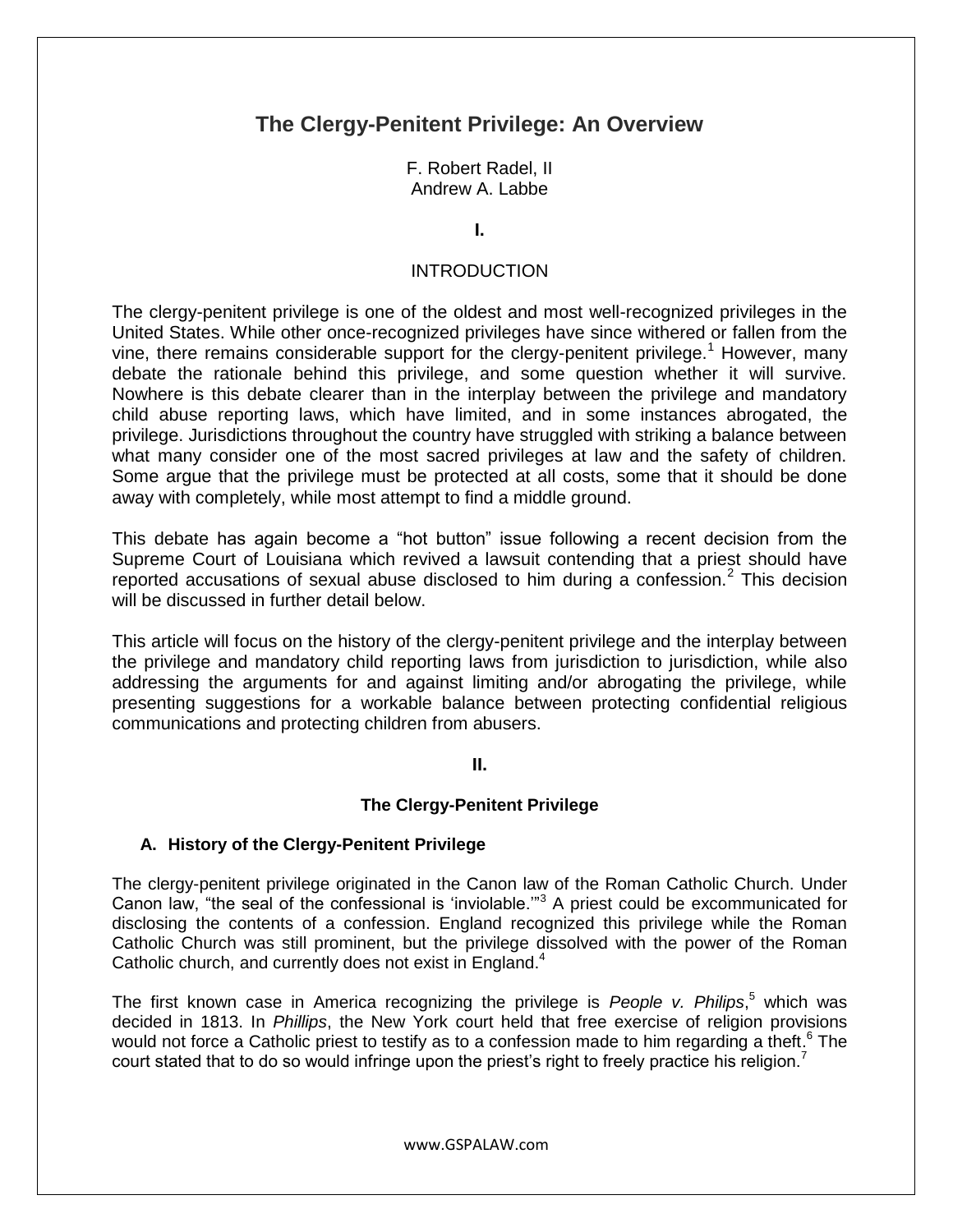This first recognition of the privilege was followed by *People v. Smith<sup>8</sup>* in 1817, in which the court distinguished a confession made to a Catholic priest, which is required by the Catholic Church, and those made to a Protestant minister, where it was not required but merely made for spiritual guidance. The latter was not afforded protection.<sup>9</sup> Based on this decision it seems clear that the early versions of the clergy-penitent privilege focused not on whether the communications were private or made for spiritual advice/counseling, but whether such "confessions" were mandated by a particular religion.

The *Smith* decision prompted New York to enact the first clergy-penitent privilege statute in 1828, which provided the privilege to priests, ministers, and similar religious denominations.<sup>10</sup> By enacting the statute to include other religions, New York took an approach (which is now the "Model" approach) to the privilege to include communications that are not required by the mandates of a specific religion, but that were made in confidence to a religious leader.

## **B. The Modern Privilege**

Today, every one of the fifty U.S. states, as well as the District of Columbia, has some version of a clergy-penitent privilege. These statutes may vary in terms and applicability, but the premise is generally the same. Specifically, jurisdictions sometimes differ on their definition of clergy and/or confidential communications, as well as who holds the privilege. However, the majority of states have substantially similar clergy-penitent privilege statutes.

It is also necessary to be familiar with your jurisdiction's child abuse reporting law, which can alter the effect of the clergy-penitent privilege or, in some cases, abrogate the privilege in its entirety. Similar to the clergy-penitent privilege, these reporting laws, while similar, vary from state-to-state.

Despite these similarities, as a practitioner you must be aware of the differences, as subtle as they may be, in the clergy-penitent privilege and child reporting laws of your jurisdiction. Also, there is usually case law for each jurisdiction dealing with such issues as the presence of third parties, who holds the privilege, and if the privilege can be waived.

Practitioners should advise their clergy clients of the law in their jurisdiction. The clergy need to be aware of when they must disclose information regarding child abuse, when they may disclose such information, when they may not, and the legal ramifications for failing to comply with whatever their duty may be. To aid in this endeavor, this article will address the different approaches to the clergy-penitent privilege and mandatory reporting laws, and includes a national survey of the clergy-penitent privilege and child abuse reporting laws. Please refer to Appendix A for reference to a particular jurisdiction's statutory scheme.

# *1. Definition of "clergy"*

The first step in analyzing the application of the clergy-penitent privilege is to determine who qualifies as "clergy" in the jurisdiction. The definition of "clergy" can vary from state-to-state and completely alter the effect of the privilege.

Uniform Rule of Evidence 505 defines clergy as "a minister, priest, rabbi, accredited Christian Science Practitioner, or other similar functionary of a religious organization, or an individual reasonably believed to be so by the person consulting him. $n^{1/1}$  As you can see, the Uniform Rule provides a broad definition; in fact, the privilege would even apply to an individual who is not

www.GSPALAW.com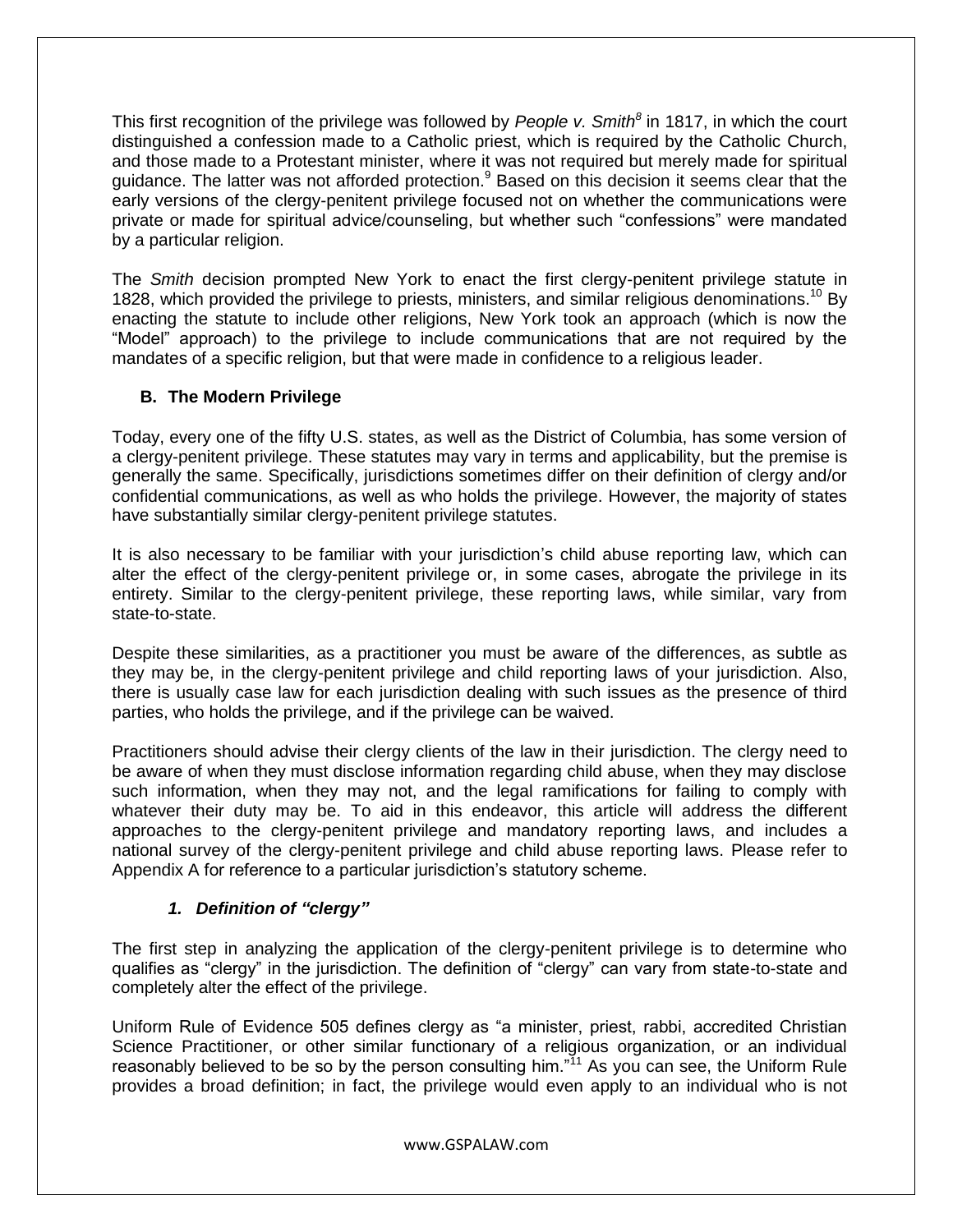"clergy," as long as the parishioner reasonably believed he was. While many jurisdictions have used the Uniform Rule as a guideline, most have altered the definition in one way or another.

For example, Michigan defines clergy broadly, to include a "minister of the gospel, or priest of any denomination whatsoever, or duly accredited Christian Science practitioner."<sup>12</sup> Conversely, Georgia adopted a much more narrow definition, and does not appear to extend the privilege to any religions other than Christianity and Judaism.<sup>13</sup>

## *2. Definition of "confidential communications"*

After determining who the privilege applies to, the next step is determining what communications are covered. In this respect, most jurisdictions provide that communication to the clergy member, made privately and not intended for further disclosure, in his or her capacity as spiritual adviser, are privileged. While the precise wording may differ, this is the baseline requirement for all jurisdictions.

Some states provide for a stricter construction of what communication is protected by the privilege. For example some states, such as Montana and Wyoming, limit the privilege to "confessions."<sup>14</sup> California only applies the privilege if the clergy member has a duty to keep the communication secret under the discipline or tenants of the church.<sup>15</sup>

Conversely, some states, such as New Jersey, cover a broader range of communications, applying the privilege to any confidential communications made to a clergy member in his or her professional character.<sup>16</sup> This expands the privilege beyond the bounds of "spiritual" communications, and would apply to any number of professional services a clergy member may provide, such as marriage or addiction counseling.

## *3. Holder of the privilege*

The next question is, who holds the privilege? There are three possible answers to this question: the penitent, the clergy member, or both. The vast majority of jurisdictions (43 out of 51) provide that the penitent is the holder of the privilege. Many of these jurisdictions allow the clergy member to claim the privilege on behalf of the penitent, and provide that such authority is presumed in the absence of evidence to the contrary.

Five jurisdictions hold that both the clergy member and the penitent hold the privilege.<sup>17</sup> In these jurisdictions, both the penitent and the clergy member would have the right to refuse to disclose, or prevent another from disclosing, the contents of the privileged communications. Only one jurisdiction, Virginia, provides that the clergy member is the sole holder of the privilege.<sup>18</sup>

Some jurisdictions seek to strike a balance between the interests underlying the privilege and those favoring disclosure in certain circumstances. For example, in Ohio the penitent is the holder of the privilege and can waive it, unless: (1) the confidential communication was made directly to the cleric; and (2) the confidential communication was made in the manner and context that places the cleric specifically and strictly under a level of confidentiality that is considered inviolate by canon law or church doctrine. Similarly, in Oregon the penitent holds the privilege and may waive it. However, even if the penitent consents the clergy member may not be examined on the communication if he or she has an absolute duty to keep such communication confidential under the discipline or tenets of the religion.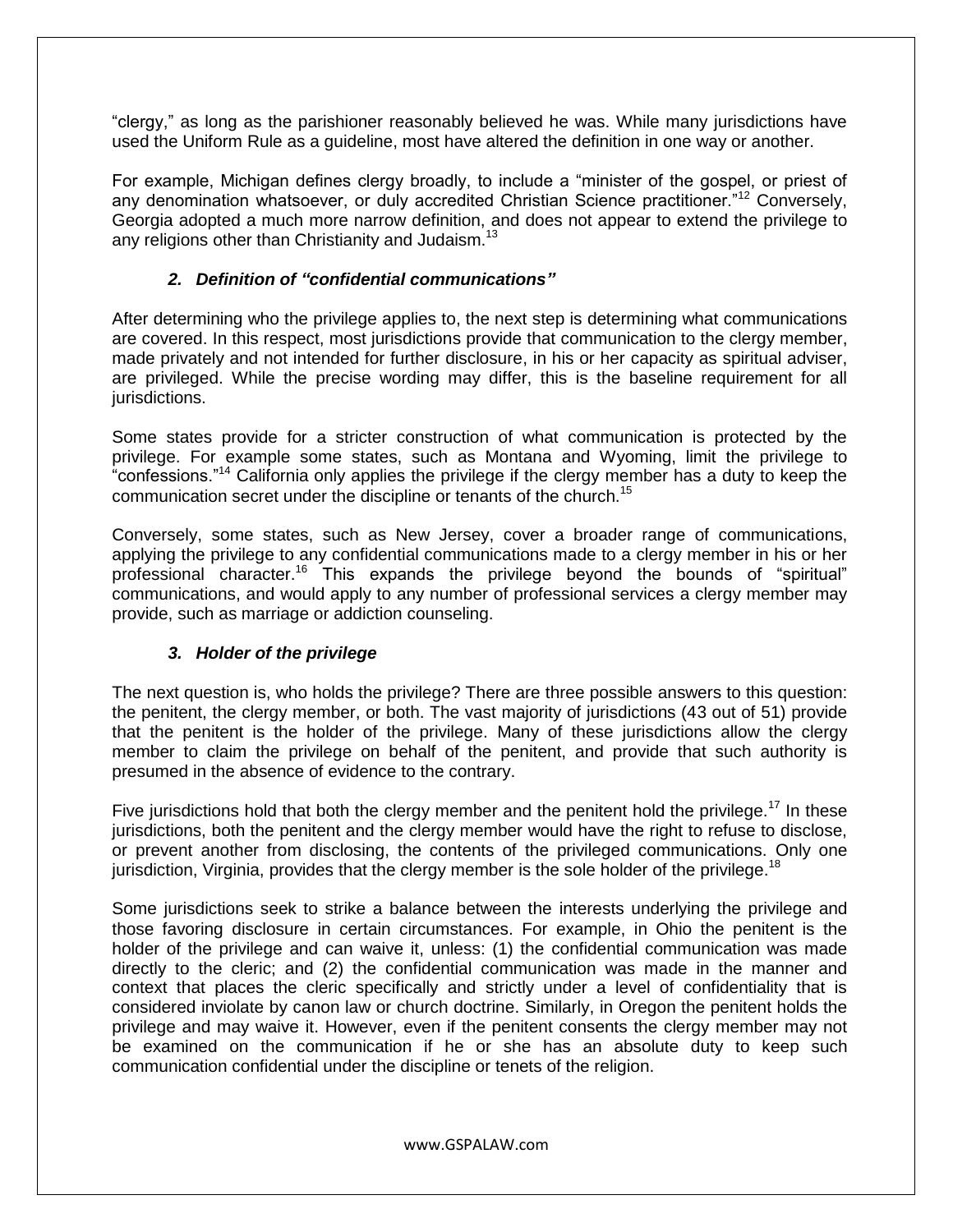## *4. Who is a "Mandatory Reporter," and is the Privilege Abrogated?*

Now that you know what is covered under the privilege, the next step is to analyze your jurisdiction's mandatory reporting statute with regard to cases of child abuse. These mandatory reporting laws can alter, or eliminate, your jurisdiction's clergy-penitent privilege, so knowledge of the interplay between the two is essential.

All 50 states and the District of Columbia have mandatory reporting laws for suspected child abuse or neglect. Most states provide a list of specific professionals who are "mandatory reporters," while some states provide that "any person" who has reason to believe a child is being abused or neglected has a duty to report.

Twenty-six states specifically provide that members of clergy are "mandatory reporters."<sup>19</sup> In these states, and those that make "any person" a mandatory reporter,<sup>20</sup> a clergy member may have an obligation to disclose privileged communications he would not otherwise be obligated (or permitted) to disclose under the tenets of his or her religion, or the law of the jurisdiction. Thus, the next question is whether the information must be disclosed even if learned in a privileged and confidential manner?

Luckily, most jurisdictions took steps to clarify a clergy member's duty in these situations, one way or another. The majority of jurisdictions expressly maintain the privilege or maintain the privilege conditionally upon meeting certain factors, such as the clergy member being bound to maintain the confidentiality under the tenets of his or her religion. Only six jurisdictions have expressly abrogated the privilege with regard to mandatory reporting laws.<sup>21</sup> The remaining jurisdictions do not specify whether the privilege continues to apply in these situations, leaving clergy members in limbo as to their duties under the law in such situations.

Regardless of your opinion as to whether the privilege should survive in mandatory reporting situations, it should be abundantly clear that a jurisdiction's statutory scheme should expressly provide whether or not the privilege remains intact so members of the clergy can be certain of whether or not such disclosure is mandated by the law. While most jurisdictions have amended their statutes to address this issue, many statutes are still ambiguous, placing members of clergy in an untenable situation.

# **C.** *[Parents of Minor Child] v. Charlet*

The interplay between the clergy-penitent privilege and mandatory reporting laws was recently addressed by the Louisiana Supreme Court. In *Charlet*, the parents of a minor daughter brought suit against George Charlet (the alleged perpetrator), the child's priest, the Diocese of Baton Rouge, and others for damages caused by alleged sexual abuse.<sup>22</sup> The alleged perpetrator was a long-time parishioner at the church. $^{23}$ 

The complaint alleged that on three separate occasions the minor child sought "spiritual guidance through confession" with the defendant priest, and informed the priest that Mr. Charlet had inappropriately touched her, kissed her, and told her he wanted to make love to her.<sup>24</sup> The minor child testified at deposition that the priest told her to "sweep it under the floor and get rid of it."<sup>25</sup> The alleged abuse continued after these three confessions.<sup>26</sup>

Prior to trial, the Church filed a motion in limine to preclude any reference to the alleged confessions.<sup>27</sup> The trial court denied the motion, finding that the minor child was the holder of the privilege and had the right to waive it.<sup>28</sup>

www.GSPALAW.com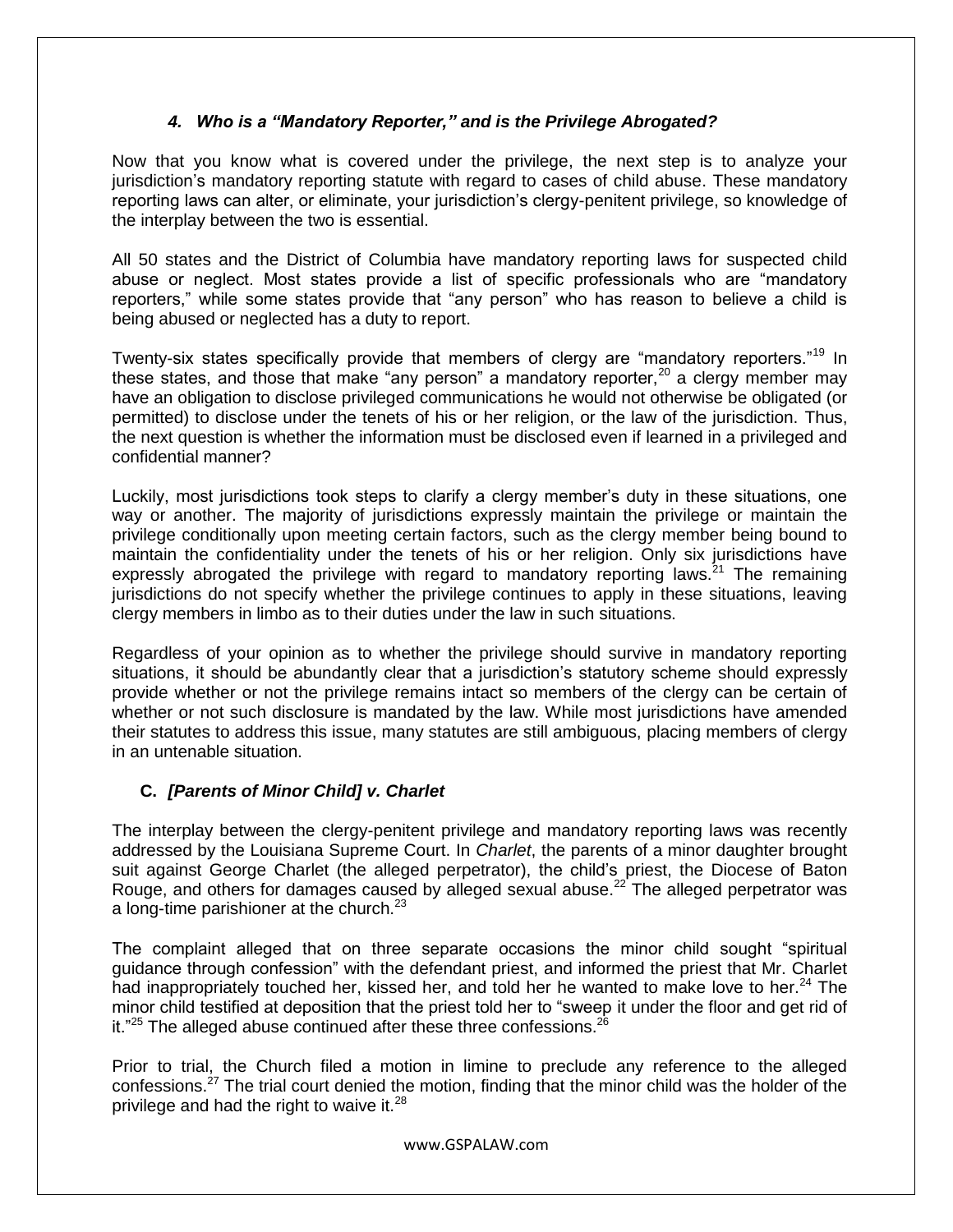The Court of Appeal reversed the trial court's decision and, *sua sponte*, determined that no cause of action existed against the priest. The court dismissed the claims against the priest and Church and concluded that the priest was not a mandatory-reporter and any testimony or evidence regarding the alleged confessions was "wholly inadmissible."<sup>29</sup>

The Louisiana Supreme Court reversed the court of appeal and reinstated the trial court's order. First, the court addressed the language of the relevant statute, which provides, in pertinent part:

- B. General rule of privilege. *A person* has a privilege to refuse to disclose and to prevent another person from disclosing a confidential communication *by the person to a clergyman* in his professional character as spiritual adviser.
- C. Who may claim the privilege. [\*\*7] The privilege may be claimed by the person or by his legal representative. The clergyman is presumed to have authority to claim the privilege *on behalf of the person or deceased person.*<sup>30</sup>

The court determined that based on the plain language of the statute the privilege belonged to the penitent-communicant, not the priest, and that the priest cannot claim the privilege in his own right. $31$  Thus, the court determined that the penitent was free to testify as to her own confession.

The court next determined that whether the priest had a duty to report the alleged abuse is a mixed question of fact and law to be determined by the jury.<sup>32</sup> Under Louisiana law, a member of the clergy is included in the definition of "mandatory reporter," though an exception is provided for confidential communications where the clergy member has a duty to keep the communication confidential.<sup>33</sup> The court based its decision on *La. Child. Code art.603(15)*, which provides that a mandatory reporter "who has cause to believe that a child's physical or mental health or welfare is endangered as a result of abuse" has a duty to report, regardless of any claim of privileged communications.<sup>34</sup> The court held that whether the priest had a duty to report under this statutory scheme (i.e. the "duty/risk" question) was a question of fact for the jury.  $35$ 

Ostensibly, it appears the Louisiana Supreme Court has held that, despite the exception made in the mandatory reporting statute for confidential communications where the clergy member has a duty to keep the communication confidential, a member of clergy has a duty to report if he or she "has cause to believe that a child's physical or mental health or welfare is endangered as a result of abuse." This holding will likely have the effect of abrogating the privilege in cases of child abuse, as it is difficult to conceive of a situation where a clergy member would not have "cause" to believe a child's physical or mental health or welfare is endangered if he or she is being abused.

## **D. Case for keeping the privilege**

The purpose of the clergy-penitent privilege, as articulated by the United States Supreme Court, is the recognition of "the human need to disclose to a spiritual counselor, in total and absolute confidence, what are believed to be flawed acts or thoughts and to receive priestly consolation and guidance in return.<sup>"36</sup> The privilege was created and has remained intact because of the high value placed on religious freedoms and the ability to practice that religion and keep the privacy of the practices.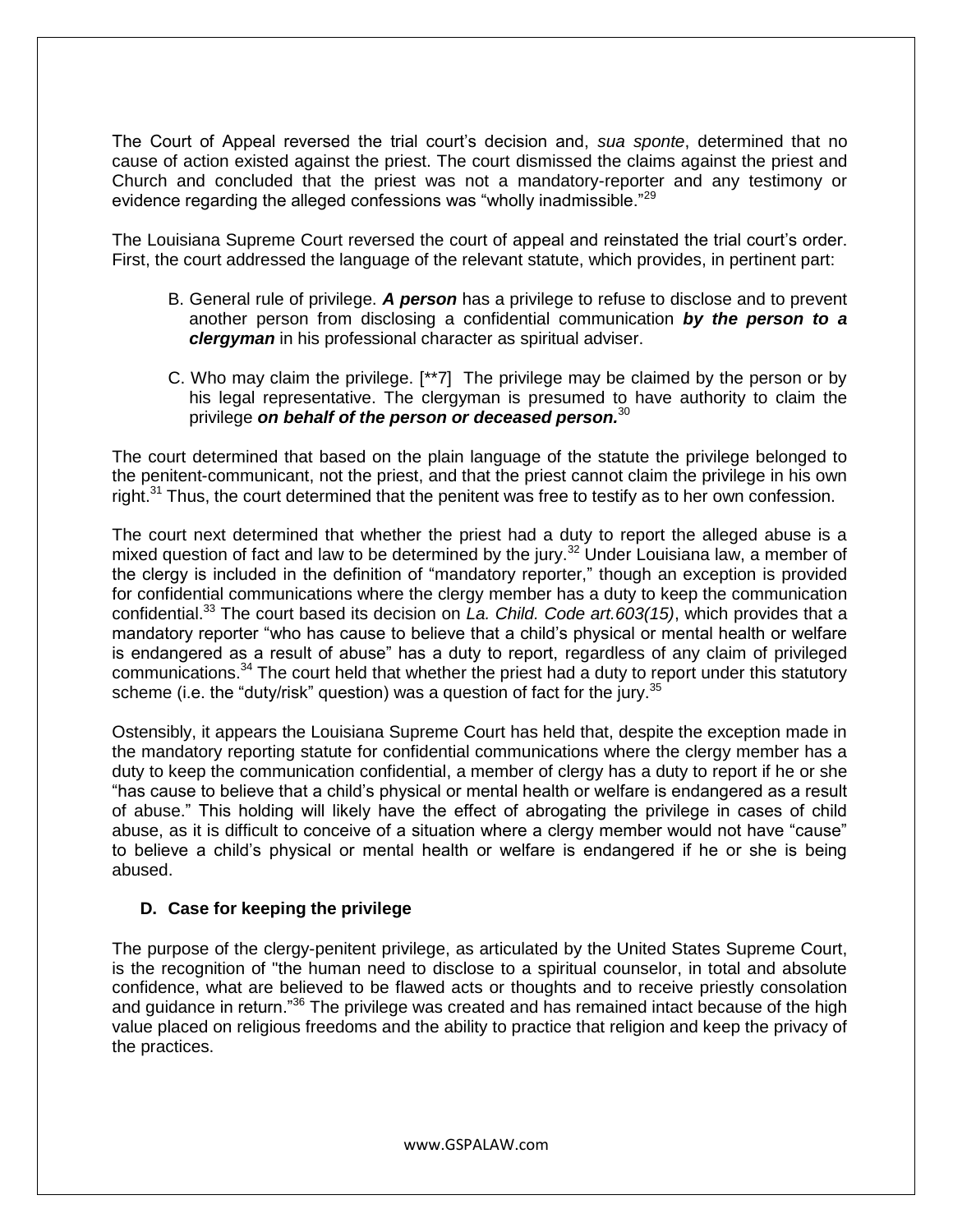Proponents of the clergy-penitent privilege argue that there are a number of societal benefits which stem from keeping the privilege intact, and that the importance of the privilege outweighs any benefits gained from mandating disclosure in cases of child abuse.

## **1. Deterrent Effect on Confessions**

The first issue generally raised by proponents of the privilege is that mandatory reporting will deter any child abusers or potential child abusers from seeking spiritual guidance. The effects of this are two-fold: the clergy will be unable to report any further child abuse because the perpetrators will stop talking to them about it, and those troubled perpetrators who did want to talk about it will be discouraged from seeking and receiving spiritual guidance and conversation of living their lives appropriately and by the dictates of their religion.

Mandatory reporting requirements may have the effect of removing clergy from the equation in these situations, where oftentimes a member of clergy is the only individual a perpetrator would feel comfortable talking to. This could prevent a potential abuser from being talked around, or an actual abuser from being convinced to stop the abuse and perhaps turn himself (or herself) in to the authorities. It would also prevent the clergy from reporting potential or existing abuse to the authorities if they deemed it necessary (and it was permitted by law).<sup>37</sup>

Ultimately, leaving an abuser or potential abuser with no one to talk to will never have a positive effect on the situation, and could possibly lead to further abusive behavior which may have been prevented had the clergy member been free to do their job. People cannot receive help without asking for it, and the knowledge that their communications will remain confidential may be the only thing to persuade a perpetrator from seeking such guidance.

# **2. Ineffectiveness of Mandatory Reporting Laws**

The actual effect that requiring clergy to report child abuse actually has on preventing such abuse is obviously difficult, if not impossible, to measure. This is particularly true when one considers that much of the evidence which would be reported by the clergy would not exist without the privilege. That is, as discussed above, perpetrators of child abuse would be much less likely to confess or discuss such abuse without the knowledge that the clergy member was bound to keep the information confidential.

Proponents of the privilege argue that when one considers the number of perpetrators who would never disclose the abuse to clergy, coupled with those that would be deterred from reporting the abuse in the face of mandatory reporting laws, the effectiveness of these laws is minimal.

In addition to keeping such information out of the hands of the clergy, mandatory reporting laws may also be ineffective for another reason, because "even facing imprisonment, many religious leaders are not likely to disclose confidential information learned in confession or similar counseling."<sup>38</sup> Thus, rather than leading to more convictions for child abuse, these laws could lead to the prosecution and imprisonment of clergy members who refuse to disclose confidential communications because of their religious beliefs.

# **3. Deference to Religious Beliefs**

Although it may seem basic, respecting the religious beliefs of people is central to the clergypenitent privilege. Many religions provide for some sort of confidential communications with their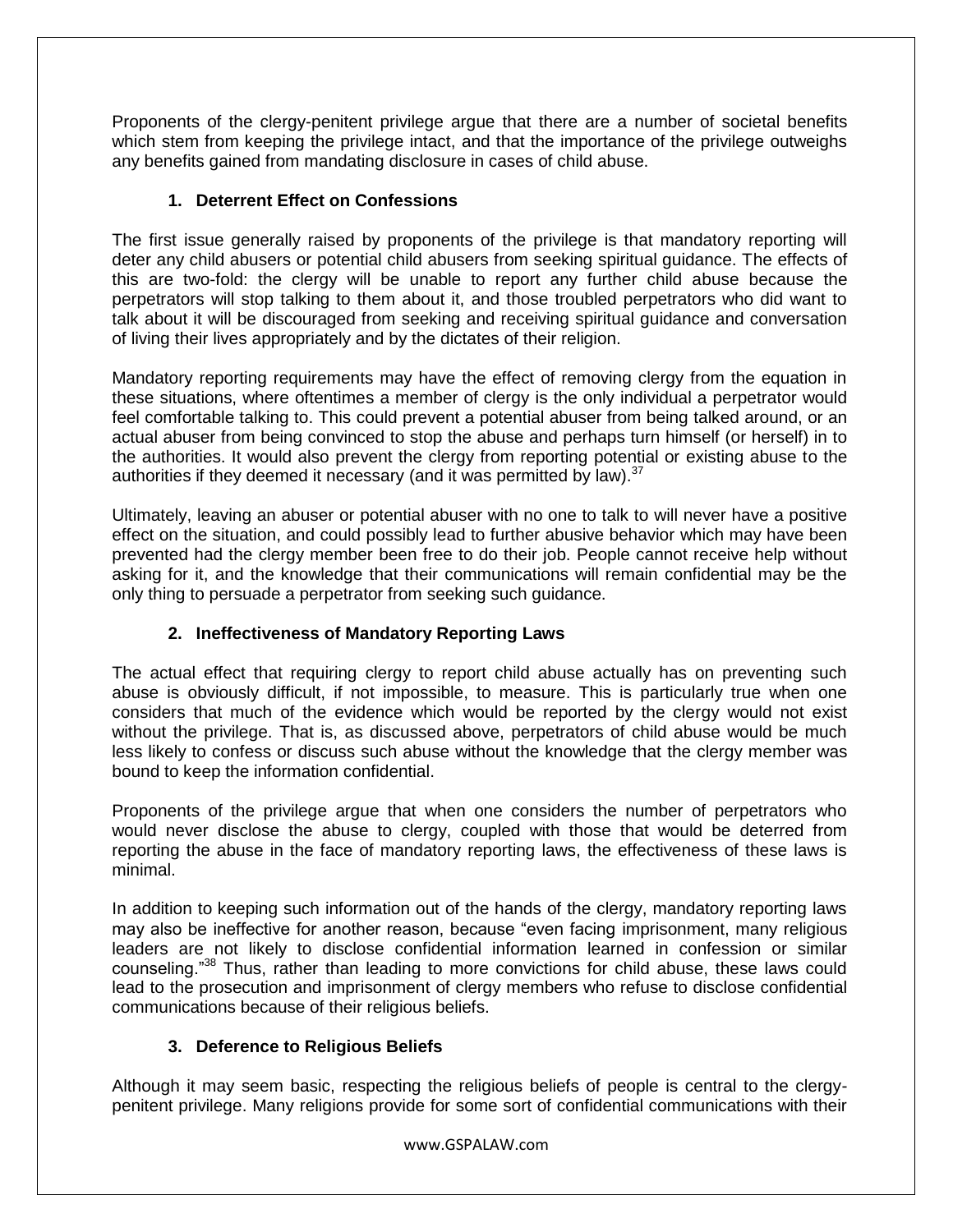clergy, be it through formal confession in Catholicism or a counseling session with a clergy member. Whether the communication is made confidential by the "Seal of the Confessional" or simply through an understanding that a person seeking spiritual guidance from their clergy member can do so in confidence, that confidentiality is central to the penitent being able to openly seek spiritual guidance.

To erode the confidentiality of these communications would inhibit an individual's practice of religion. While they technically could still speak with the clergy, they will likely be discouraged from doing so, particularly if they have something questionable to confess or seek guidance on. This would also impact individuals who have not engaged in any questionable behavior, as they will be aware that these communications are not "absolutely" confidential, which may discourage them from seeking guidance on any personal matters they wish to keep private.

Importantly, proponents argue that abrogation of the clergy-penitent privilege violates the Free Exercise and Establishment Clauses of the Constitution. Even where a jurisdiction maintains the privilege subject to certain requirements, a question arises as to the unequal treatment of religions. The clearest example of this is the requirement that the clergy member be bound by the "disciplines, tenets, or traditions" of his or her religion to keep the communications secret. Should a confession made to a Catholic priest be given greater protections than those made to a member of clergy in a religion that does not necessarily impose a strict duty of confidentiality? Perhaps the more important question is *can* those communications be treated differently under the Free Exercise and Establishment Clauses? According to proponents of the privilege, the answer to this question is no and any restrictions placed on a individual's ability to freely practice his or her religion is unconstitutional.

## **4. Slippery Slope**

While child abuse is certainly one of the most abhorrent crimes in our society, many proponents of the clergy-penitent privilege fear these mandatory reporting laws create a slippery slope which could lead to abrogation of the privilege in any number of instances. For example, there could be a movement for mandatory reporting of elder abuse, as that crime certainly outrages society and involves a vulnerable group unable to protect themselves. Similarly, there could be a movement to require mandatory reporting of homicides, rape, or any number of serious crimes, which could ultimately lead to the destruction of the privilege in its entirety.<sup>39</sup>

While acknowledging the serious nature of child abuse, proponents fear that the same arguments that support enactment of these mandatory reporting laws could be asserted just as convincingly in a number of other situations. The question is, where will the line be drawn?

## **E. Case for limiting and/or abrogating the privilege**

As with proponents of the clergy-penitent privilege, the privileges opponents – or, rather, proponents of mandatory reporting, are unwavering in their belief that these laws, and the abrogation or limitation of the privilege in cases of child abuse, are absolutely necessary.

Those in favor of abrogation rely first and foremost on an argument even the opposition must concede: child abuse is a heinous crime, repugnant to our society, which must be curbed. One of the biggest problems with child abuse is that only 38% of the victims report the abuse,  $40$  meaning that the vast majority of these abuses are never reported to authorities. With the justifiable reluctance of a child to report abuse, these mandatory reporting laws may be the only viable way to prevent these crimes.

www.GSPALAW.com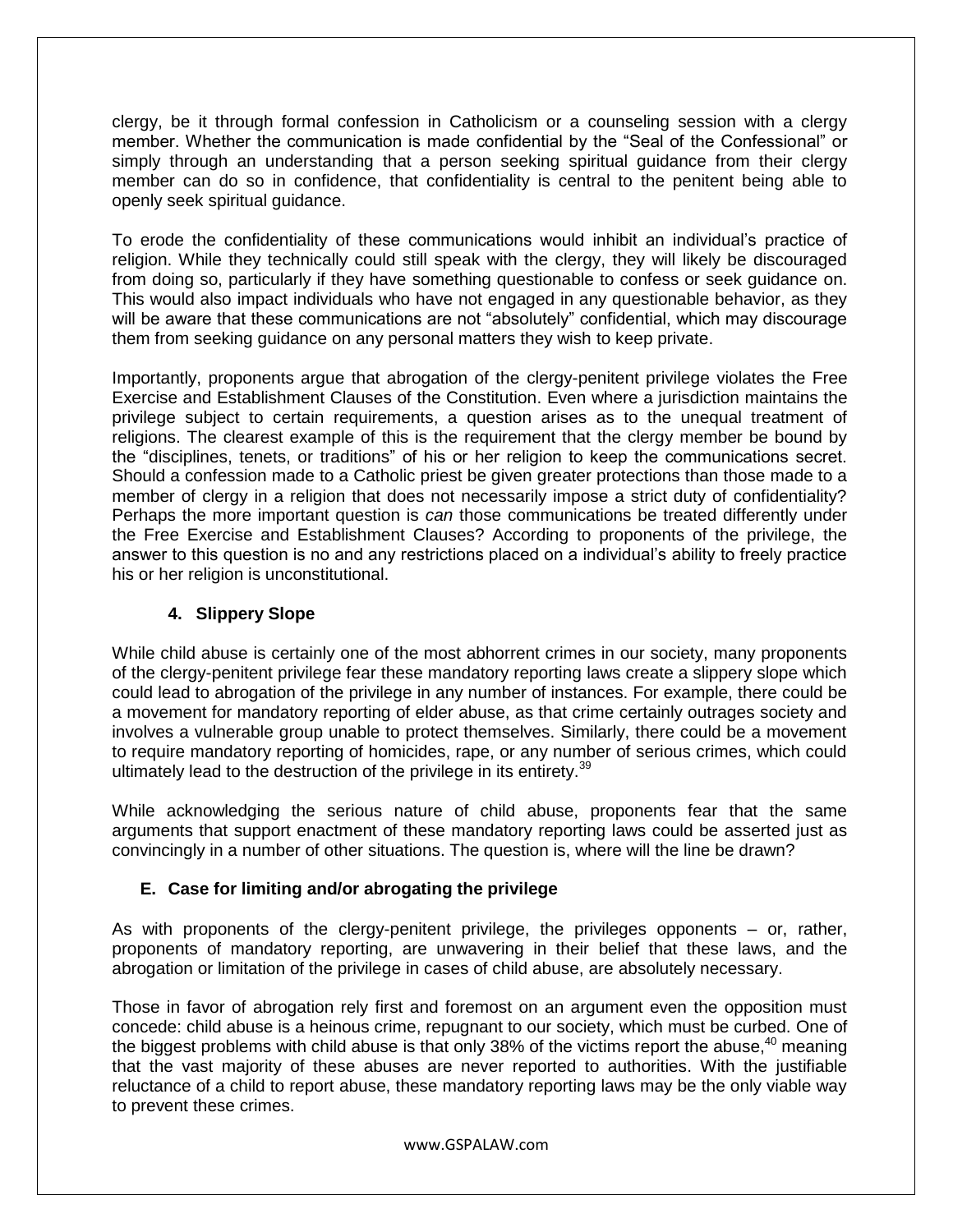Opponents of the privilege argue that the harm caused by allowing clergy members to withhold information regarding abuse far outweighs any tangible benefits provided by the privilege. The benefit of requiring mandatory reporting of abuse is immediate and tangible, in that the abuse is reported to the proper authorities who are able to put a stop to it. Any benefits derived from maintaining the secrecy of clergy-penitent communications is, by and large, speculative. They argue that the deterrent effect is likely not as significant as it seems, as the perpetrators of these crimes may choose to confess regardless of the existence of mandatory reporting statutes, or may not even be aware of their existence.

The argument is also raised as to why the clergy-penitent privilege is entitled to greater deference than others, such as the attorney-client or psychotherapist-patient.<sup>41</sup> They argue that these two privileges are subject to various exceptions, while the clergy-penitent privilege is generally deemed "absolute."<sup>42</sup> Both the attorney-client and psychotherapist-patient privileges have many of the same benefits found in the clergy-penitent privilege, as a client or patient would be more likely to disclose the abuse if he or she knew it would be kept confidential, thus allowing the attorney or therapist to attempt and dissuade the perpetrator from engaging in such behavior. However, these privileges are not treated equally under the law.

For example, while many jurisdictions provide exceptions to mandatory reporting laws where the clergy-penitent or attorney-client privilege applies, none do so for the psychotherapist-patient privilege. Again, those in favor of abrogation argue that all of the justifications for maintaining the privilege, discussed *supra*, are equally applicable to the psychotherapist-patient privilege. Maintaining confidentiality of these communications would encourage the patient to disclose the abuse or potential abuse, which would then allow the therapist to treat or counsel the patient, which could ultimately avoid future abuse. Abrogating this privilege has the same deterrent effect on disclosures as when dealing with the clergy-penitent privilege.

Even outside the realm of mandatory reporting statutes, opponents argue that privileges are always subject to exceptions in certain circumstances. For example, the attorney-client privilege is subject to the "crime-fraud" exception, which removes the privilege when such communications are "in furtherance of contemplated or ongoing criminal or fraudulent conduct."<sup>43</sup> This exception applies regardless of the severity of the "criminal or fraudulent conduct" at issue. Similarly, every other privilege is subject to certain exceptions, so the questions becomes, what makes the clergy-penitent privilege any different? This is particularly true given that the clergypenitent privilege did not exist at common law, but rather is a creature of statute which must be narrowly construed.<sup>44</sup> As the United States Supreme Court has held, "exceptions to the demand for every man's evidence are not lightly created nor expansively construed, for they are in derogation of the search for truth."<sup>45</sup> Opponents argue that the clergy-penitent privilege, like all privileges, is in "derogation of the search for truth," and, as such, is properly subject to limitations in certain circumstances. One such circumstance is the reporting of child abuse, where clergy members are often uniquely situated to obtain information which may help prevent such atrocious crimes.

#### **F. Conclusion**

The continued applicability of the clergy-penitent privilege in the face of mandatory reporting statutes remains a hotly contested issue and is an area of the law which continues to evolve. Both sides of the debate remain steadfast in their beliefs and continue to push for changes in legislation. As a practitioner, it is of the upmost importance to know the law in your jurisdiction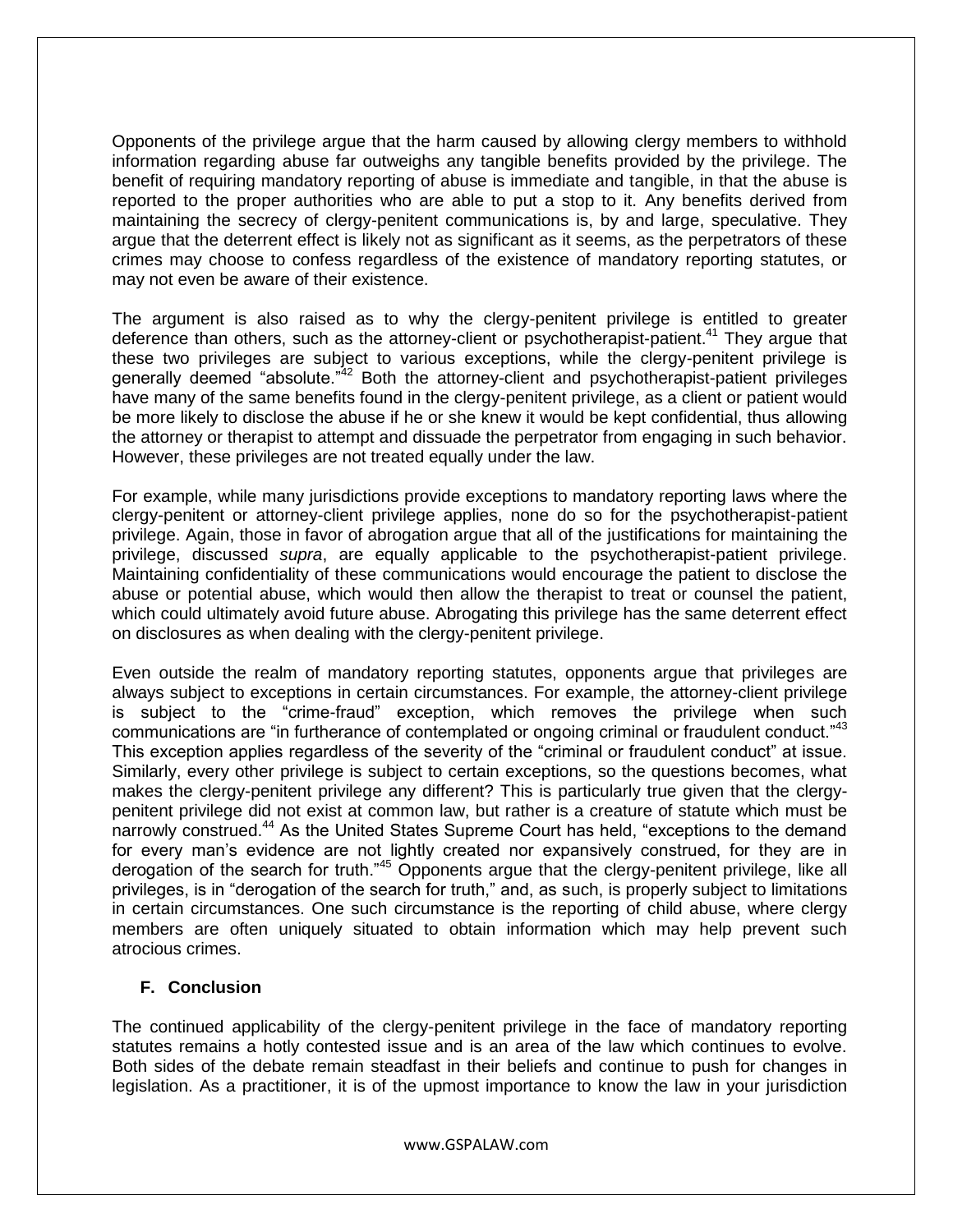and to remain cognizant of any changes in order to properly guide clergy member clients as to their duties.

 $<sup>5</sup>$  N.Y. Ct. Gen. Sess. 1813 (unpublished).</sup>

 $\overline{a}$ 

*Id.*

*Id.*

Cal. Evid. Code §§ 1030-1034.

N.J. Stat. § 2A:84:A-23

 *See* Ala.R.Evid. § 505; Cal. Evid. Code §§ 1030-1034; Colo. Rev. Stat. § 13-90-107(1)(c); 735 Ill. Comp. Stat. 5/8- 803; and N.J. Stat. § 2A:84:A-23*.*

Va. Code Ann. § 8.01-400

 Alabama, Arizona, Arkansas, California, Colorado, Connecticut, Illinois, Louisiana, Maine, Massachusetts, Michigan, Minnesota, Mississippi, Missouri, Montana, Nevada, New Hampshire, New Mexico, North Dakota, Ohio, Oregon, Pennsylvania, South Carolina, Vermont, West Virginia, and Wisconsin.

<sup>20</sup> Delaware, Florida, Indiana, Kentucky, Maryland, Nebraska, New Jersey, North Carolina, Oklahoma, Rhode Island, Tennessee, Texas, Utah, and Wyoming.

New Hampshire, North Carolina, Rhode Island, Tennessee, Texas and West Virginia.

 135 So. 3d at 1178. *Id. Id. Id.* at 1179. *Id. Id. Id. Id.* <sup>30</sup> *Id.* at 1180 (emphasis in original). *Id. Id.* at 1181. *Id.* at 1180. *Id. Id.* at 1181.

*Trammel v. United States,* 445 U.S. 40, 51 (1980).

 In jurisdictions where the penitent holds the privilege, the penitent must waive it to allow a clergy member to disclose the information.

 Even the attorney-client privilege, which is undoubtedly the most well-established privilege, has become more limited in its application. *See, e.g., U.S. v. Jacobs*, 117 F. 3d 82, 87 (2d Cir. 1997) (applying "crime-fraud" exception to attorney-client privilege).

*[Parents of Minor Child] v. Charlet*, 135 So. 3d 1177 (La. 2014).

 R. Michael Cassidy, *Sharing Shared Secrets: Is It (Past) Time for a Dangerous Person Exception to the Clergy Penitent Privilege*, 44 Wm. & Mary L. Rev. 1627, 1638 (2003).

<sup>&</sup>lt;sup>4</sup> Id. As noted by Cassidy, "[c]onfession in the Anglican Church, unlike the Roman Catholic church, was voluntary and not compulsory." This distinction was likely of great importance in abolishing the privilege.

*Id.*

*People v. Smith*, 2 City Hall Recorder 77 (N.Y. 1817).

*See* Cassidy, *supra* note 3, at 1638-39.

Unif. R. Evid. 505 (1999)

Mich. Comp. Laws § 600.2156.

Ga. Code § 24-9-22.

Mont. Code Ann. § 26-1-804; Wyo. Stat. Ann. § 1-12-101(a)(ii).